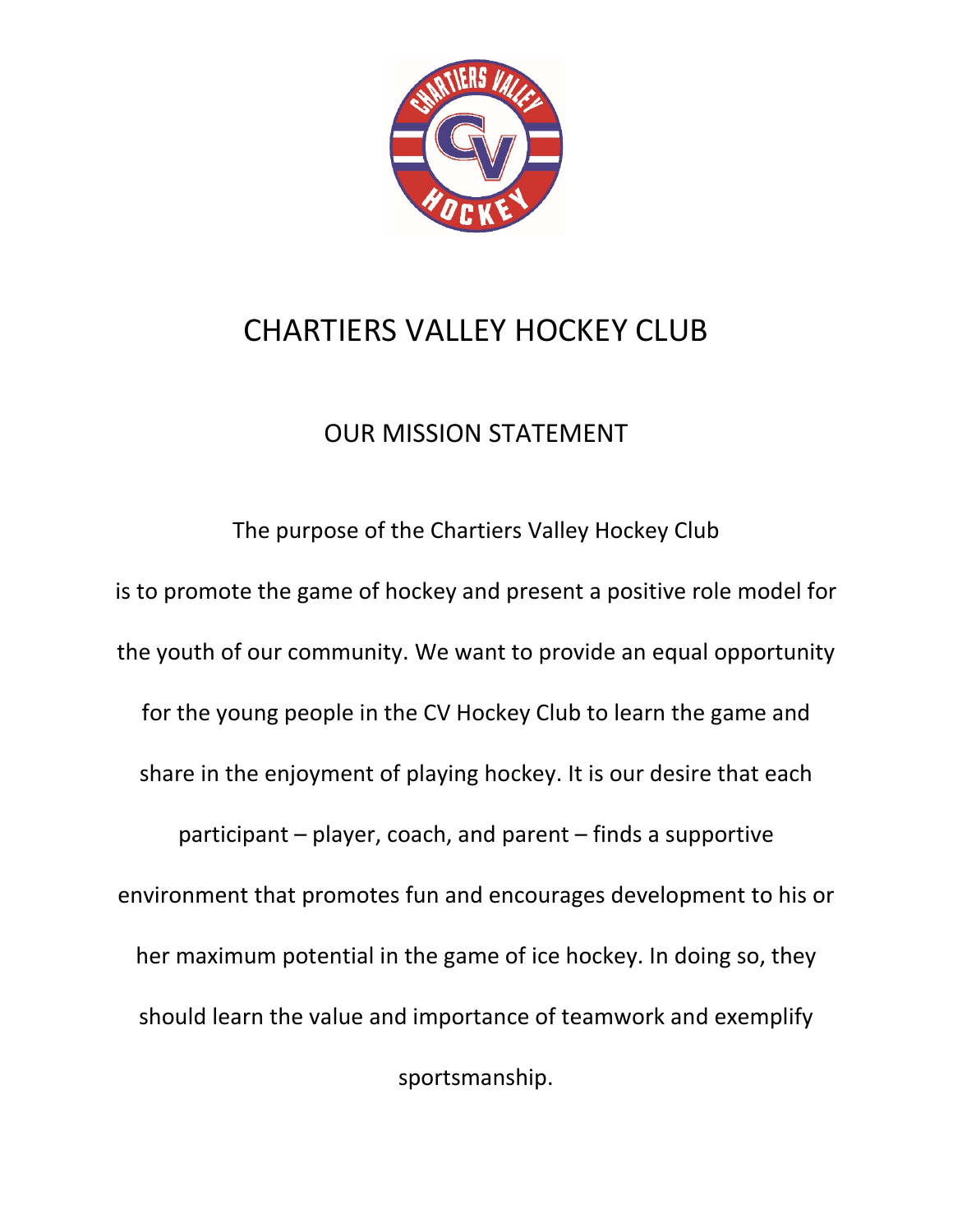### 2022-2023 TRYOUT INFORMATION



Dear Parents and Players:

Welcome to the 2022-2023 Middle School, Junior Varsity and Varsity tryouts. Please complete the enclosed forms, register online with USA Hockey, and bring any necessary information with you to complete the registration process.

#### TRYOUT DATES AND TIMES:

| <b>TEAM</b>                                  | 21-22 GRADE ELIGIBILITY                                                                                                                  | <b>TRYOUT DATES/TIMES</b>                                     |
|----------------------------------------------|------------------------------------------------------------------------------------------------------------------------------------------|---------------------------------------------------------------|
| All Teams                                    | <b>Mandatory Pre-Tryout Meeting</b><br>(Player and Parents are to attend)                                                                | 5-2-22 @ 7:00 PM<br><b>High School Commons</b>                |
| MIDDLE SCHOOL                                | $6^{th (2010 b.y.)} - 8^{th}$ graders                                                                                                    | $5-15-22$ @ $5:10-6:00$ PM<br>$5-22-22$ @ $5:10-6:00$ PM      |
| <b>JUNIOR VARSITY</b><br>&<br><b>VARSITY</b> | JV-9 <sup>th</sup> – 12 <sup>th</sup> graders who have never<br>been rostered on Varsity<br>V-9 <sup>th</sup> – 12 <sup>th</sup> graders | 5-15-22 $@6:00 - 7:00 \text{ PM}$<br>$5-22-21$ @ 6:00-7:00 PM |

A Pre-Tryout meeting will be head on 5/2/2022 at 7:00 PM in the Chartiers Valley High School Commons. All players and at least 1 parent/guardian are required to attend. Tryouts will be held at the **Mt. Lebanon Ice Rink**. Please arrive at least one hour before the scheduled time. A parent/guardian should be on hand to turn in all required paperwork. Please try to attend tryout times listed above. If you are unable to attend the pre-tryout meeting and at least one tryout session, contact Tom DeAngelis at 412-860-9051.

#### TRYOUT FEES AND REGISTRATION:

A commitment fee check (made out to CV Hockey) in the amount of \$300 **MUST** be submitted on the first day of tryouts. Upon acceptance of a position, it will be applied to your player account. If you are not offered a position, or you decline the position offered, your commitment fee check will be shredded. You will also need to submit a separate check on the first day of tryouts to cover tryout fees (made out to CV Hockey) in the amount of **\$50**. The tryout fee is not refundable. We must have two separate checks. NOTE: if you accept a position and later change your mind, your commitment fee will not be returned to you under any circumstance.

CV Hockey is a member of the Pennsylvania Interscholastic Hockey League (PIHL).

All players and coaches are required to register with USA Hockey and Mid-Am Hockey. You can register online by going to https://membership.usahockey.com/. You **MUST** bring your confirmation page with you to tryouts or you will not be allowed to tryout. This will serve as your registration for all teams – school and amateur – in the coming season. No need to register twice. If you have any questions regarding online registration, please contact our registrar, Michelle Hinds at hinds.michelle@gmail.com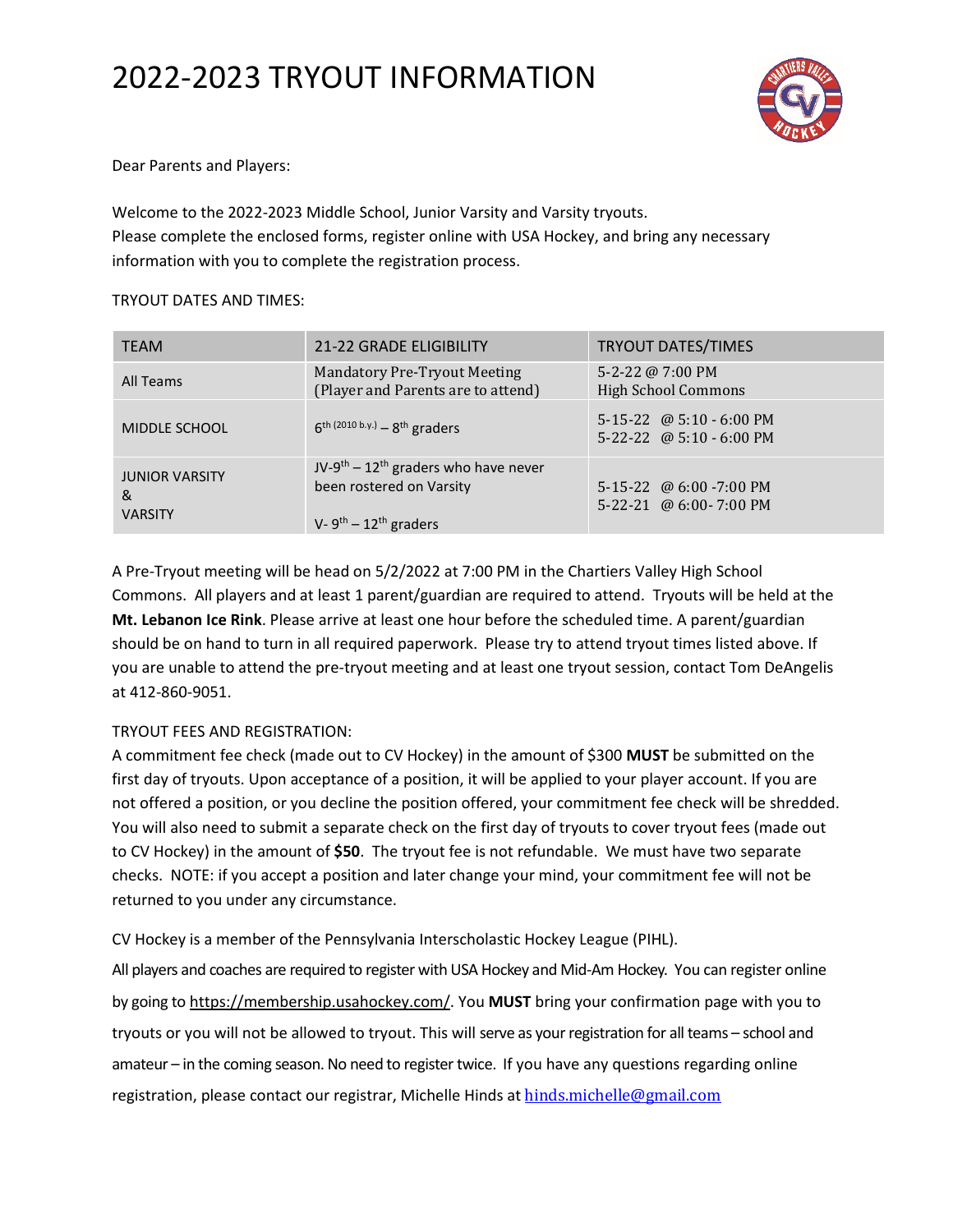### 2022-23 TRYOUT INFORMATION



#### REQUIRED FOR TRYOUTS:

- Completed tryout application form
- **Copy of USA Hockey registration (barcode sheet)- MUST BE FOR 2022-2023 SEASON**
- Signed CV Hockey Players Code of Conduct
- Signed CV Hockey Parents Code of Conduct
- Copy of Birth Certificate (**new players only**)
- \$300 Commitment Fee (check or money order made payable to CV Hockey)
- \$50 Tryout Fee (check or money order made payable to CV Hockey)
- CVHC COVID Waiver

#### OTHER TRYOUT NOTES:

You will be notified of team placement following tryouts. You must accept or decline the position within 48 hours to secure a position or have your commitment fee returned to you.

While the goal of the CV Hockey Club is to enable as many players as possible to participate in the program, the Club reserves the right to limit participation and/or refuse membership. By trying out, players are not guaranteed the offer of a position. Particularly, the middle school team is only permitted to have 25% of their roster include 2010 birthyear players due to the middle school league being designated as a U14 non-checking league. This greatly restricts the number of 2010 birthyear players we can roster on the team. Membership in the CV Hockey Club is at the discretion of the Board of Directors and may be denied or revoked. See the Club bylaws for more information.

Questions regarding tryouts should be directed to the Tryout Committee Chairperson, Michelle Hinds, at hinds.michelle@gmail.com Thank you for your interest in the Chartiers Valley Hockey Club.

CV Hockey Club Board of Directors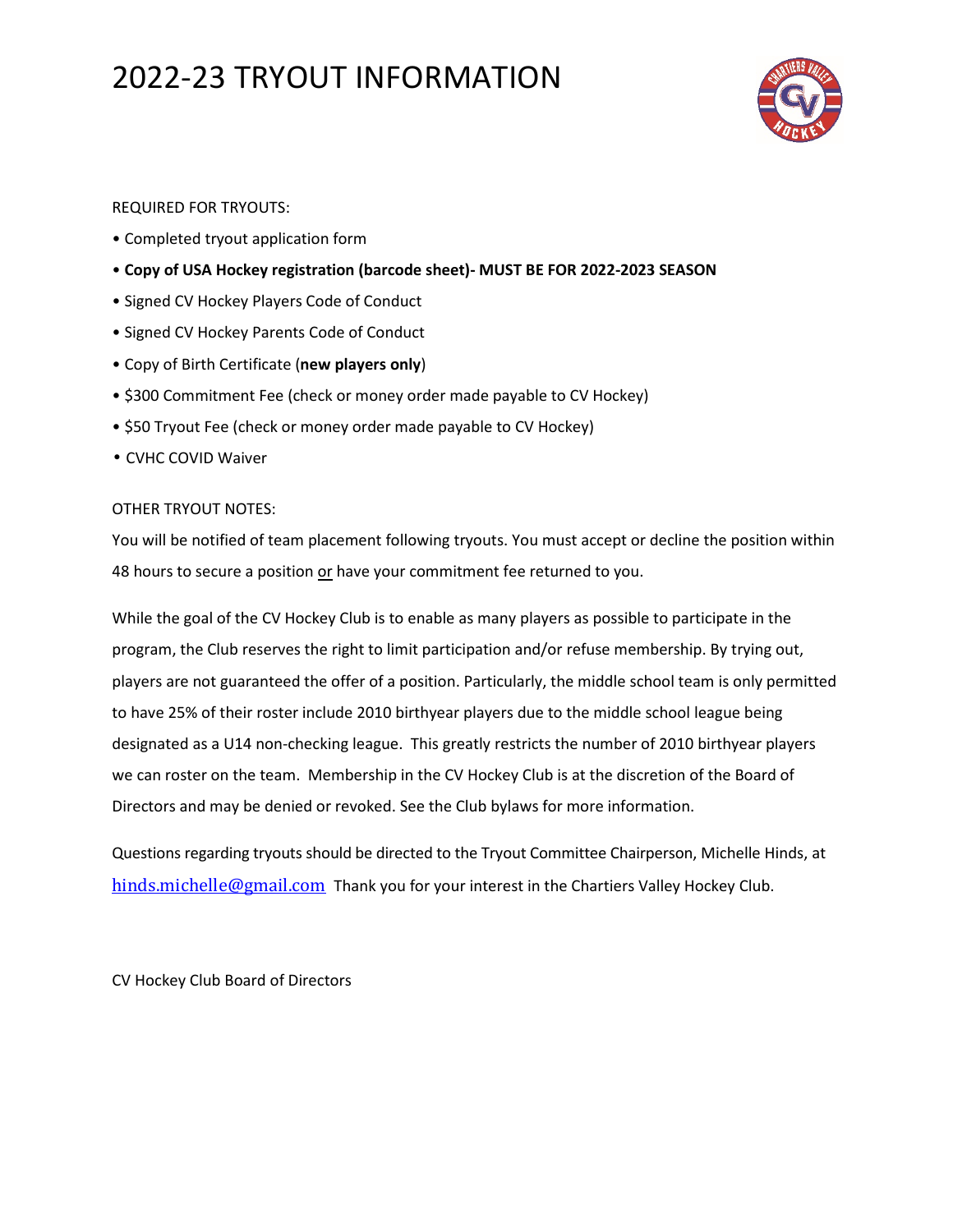### 2022-23 FEES AND PAYMENTS



The practice season runs from September 1<sup>st</sup> through March 15<sup>th</sup>. Games begin in October and may continue through March. Your team may also participate in off-season camps, scrimmages, tournaments, etc.

#### PAYMENT POLICY:

You may pay your balance in full at the start of the season or we will again be offering a convenient payment plan. Payments can be mailed to CVHC, PO Box 13242, Pittsburgh, PA 15243.

NOTE: If you choose the installment plan, you must make the minimum payment by each due date or face removal of your player from the ice. If you fall behind on payments, you will be notified to get your account in good standing. Dues not paid thereafter face suspension of participation and membership termination.

#### INSTALLMENT SCHEDULE:

| <b>DUE DATES</b>                      | <b>VARSITY</b> | JV      | MIDDLE SCHOOL |
|---------------------------------------|----------------|---------|---------------|
| At tryouts* - Commitment fee          | \$300          | \$300   | \$300         |
| August 1, 2022 - first installment    | \$200          | \$200   | \$200         |
| September 1, 2022- second installment | \$280          | \$240   | \$200         |
| October 1, 2022-third installment     | \$280          | \$240   | \$200         |
| November 1, 2022– fourth installment  | \$280          | \$240   | \$200         |
| December 1, 2022 - fifth installment  | \$280          | \$240   | \$200         |
| January 1, 2023 - final payment       | \$280          | \$240   | \$200         |
| <b>TOTAL</b>                          | \$1,900        | \$1,700 | \$1,500       |

\*If you join a team at a later date, you are responsible for paying the commitment fee, tryout fee, and getting all payments up-to-date upon the offer and acceptance of a position.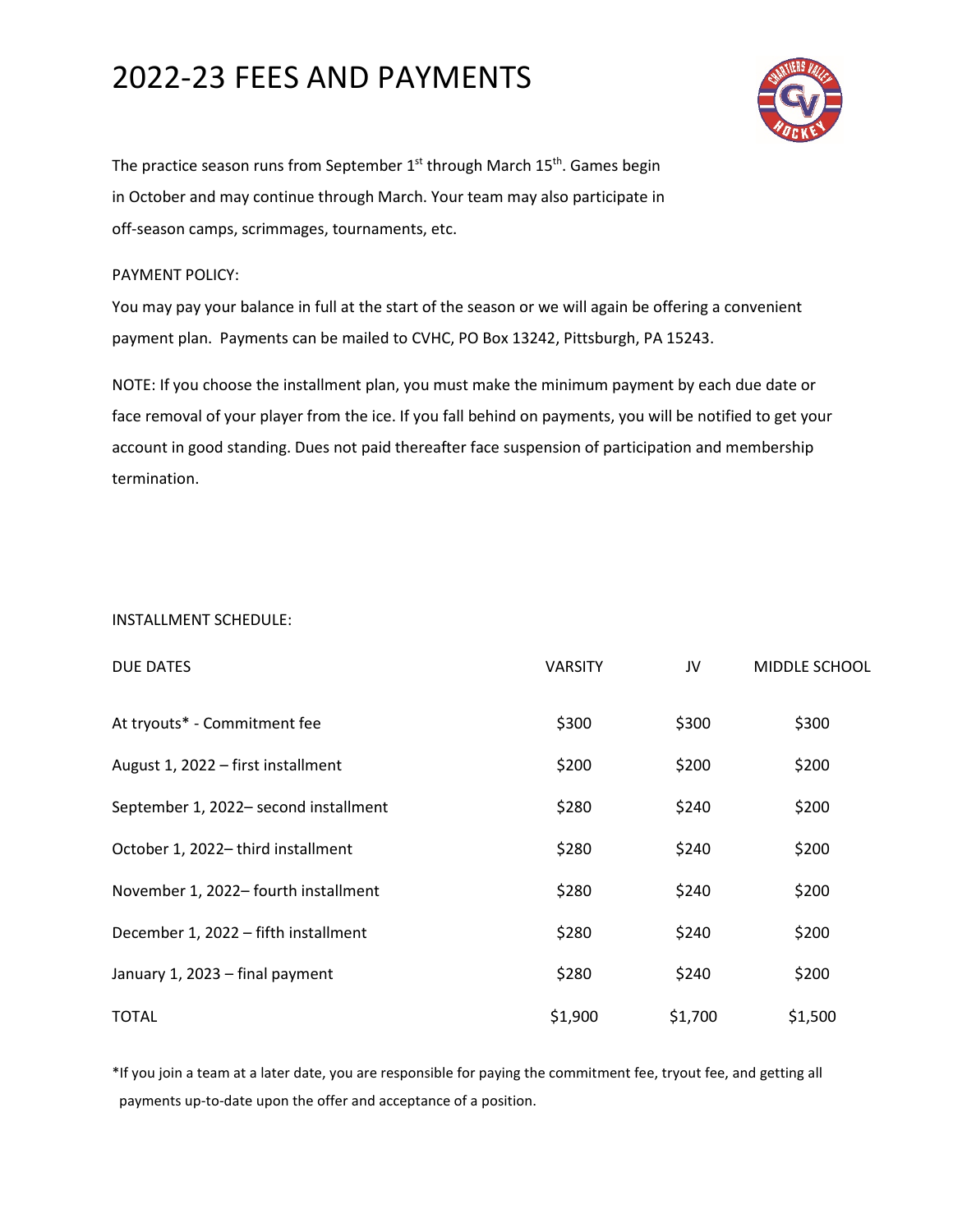### 2022-2023 FEES AND PAYMENTS



#### OTHER FEES:

Items such as equipment, uniforms, jackets, etc. are the responsibility of the individual unless otherwise specified. Costs for scrimmages, tournaments, team travel, playoffs, etc. may also be expected as a result of participation in the program. Any other expenses due to loss, damage, or theft are the responsibility of the individual. You are also responsible for restitution for theft or damage costs caused by you or your player.

#### EXCEPTIONS TO BASE FEES:

Late Additions: The Board will determine any discounts for late additions on an individual basis. All late additions will be responsible for the cost of any mandatory fundraisers, regardless of when they join.

Goalies: goalies will receive a reduction of \$100 if they do not play any other position. If they play as a skater when not in goal, there is no reduction to the fee.

Multiple Players: a reduction of \$100 off the base fee of the second player, and a \$150 reduction off the base fee for a third and subsequent players, will be given.

Early Termination: regardless of reason for removal from a team, any potential reduction in fee will be determined by the Board on a case-by-case basis.

Injury or Illness: to qualify for any reduction in fee, the player must be unable to participate for a minimum of 4 weeks. Should it extend past 4 weeks, a reduction in fee will be at the Board's discretion. All mandatory fundraisers must still be paid for.

Suspensions: should a player be suspended by the school, coach, Club, or league for any reason, no fee reduction will be given.

Financial Hardship: at the request of the parents and with proof of need, a reduction in fee may be negotiated. An extension of the payment plan may also be offered. In order to qualify for a hardship discount, you must participate in the optional fundraisers offered by the Club to assist with fee payment. You may also be asked to perform additional volunteer duties in exchange for a reduction in fees.

Other Exceptions: All other exceptions to base fees, including where you may qualify for more than one fee reduction, will be reviewed by the Board on an individual basis. No reductions to hard costs, such as uniforms or equipment, will be given.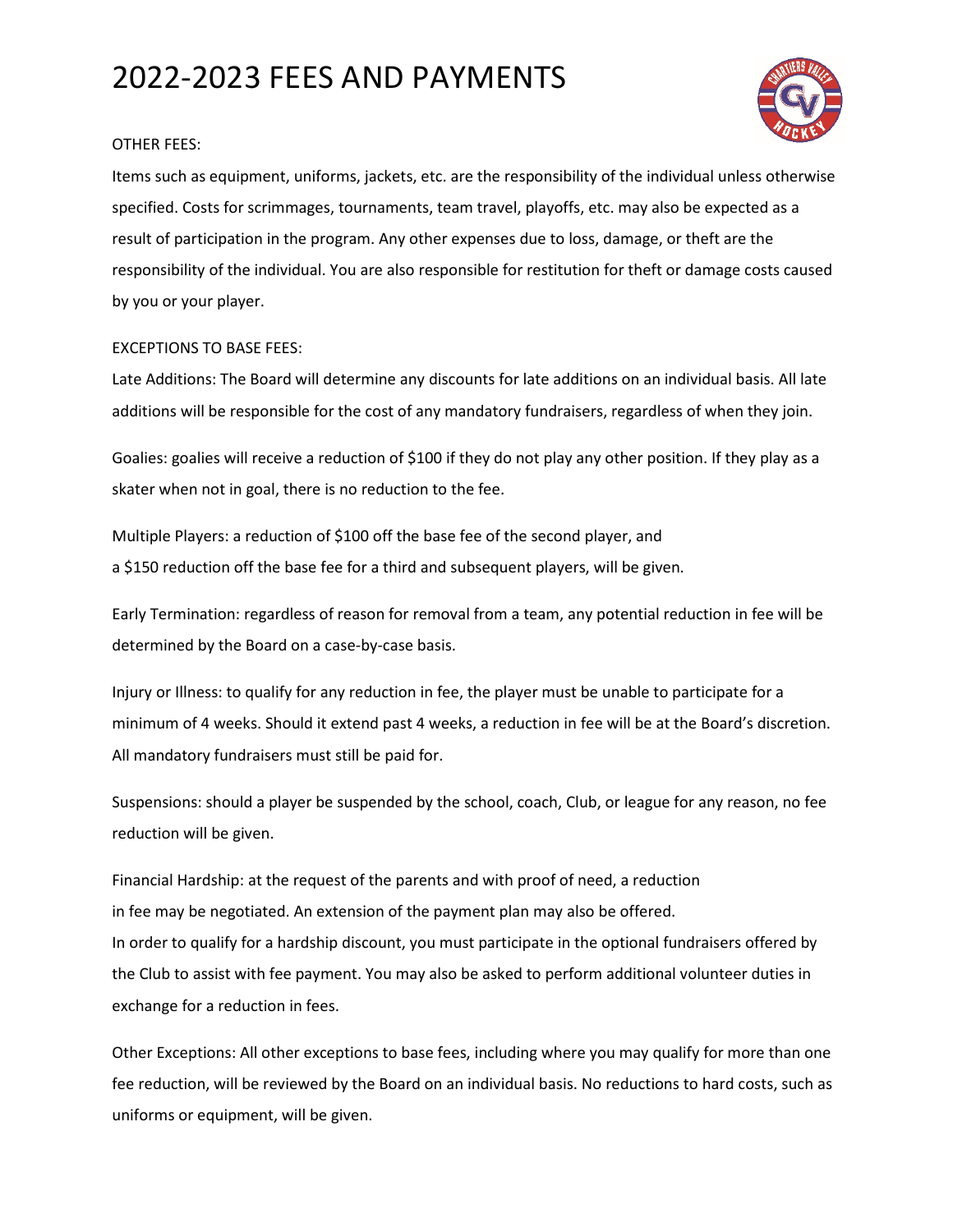### 2022-23 FEES AND PAYMENTS



#### VOLUNTEER POLICY:

CV Hockey is a volunteer-based organization. If parents do not offer to help in running the Club and its activities, it will mean the elimination of events such as the banquet, etc., and a fee increase will be enacted to offset the projected income.

We are also required by the PIHL to provide people to work the game night duties. Your team manager will have a sheet with game duties to divide among the parents.

If you are a coach, you are exempt from having to work game duties, as you will be on the bench. Everyone else is required to take a minimum number of duties based on the number of games your team plays.

Thank you for pitching in to make the experience for all of our coaches, parents and players positive. We wouldn't have hockey without your help and donations.

#### FUNDRAISER:

We will have a mandatory fundraiser. All families are required to participate. We require the mandatory fundraisers to help keep player fee's the same each year and to offset the increasing ice costs. We also use the money raised from the fundraisers to provide apparel and other amenities to our players when we can afford to do so.

#### UNIFORMS:

Players are required to purchase home and away jerseys, home and away socks, and shell. JV and Varsity players are required to have a WHITE helmet.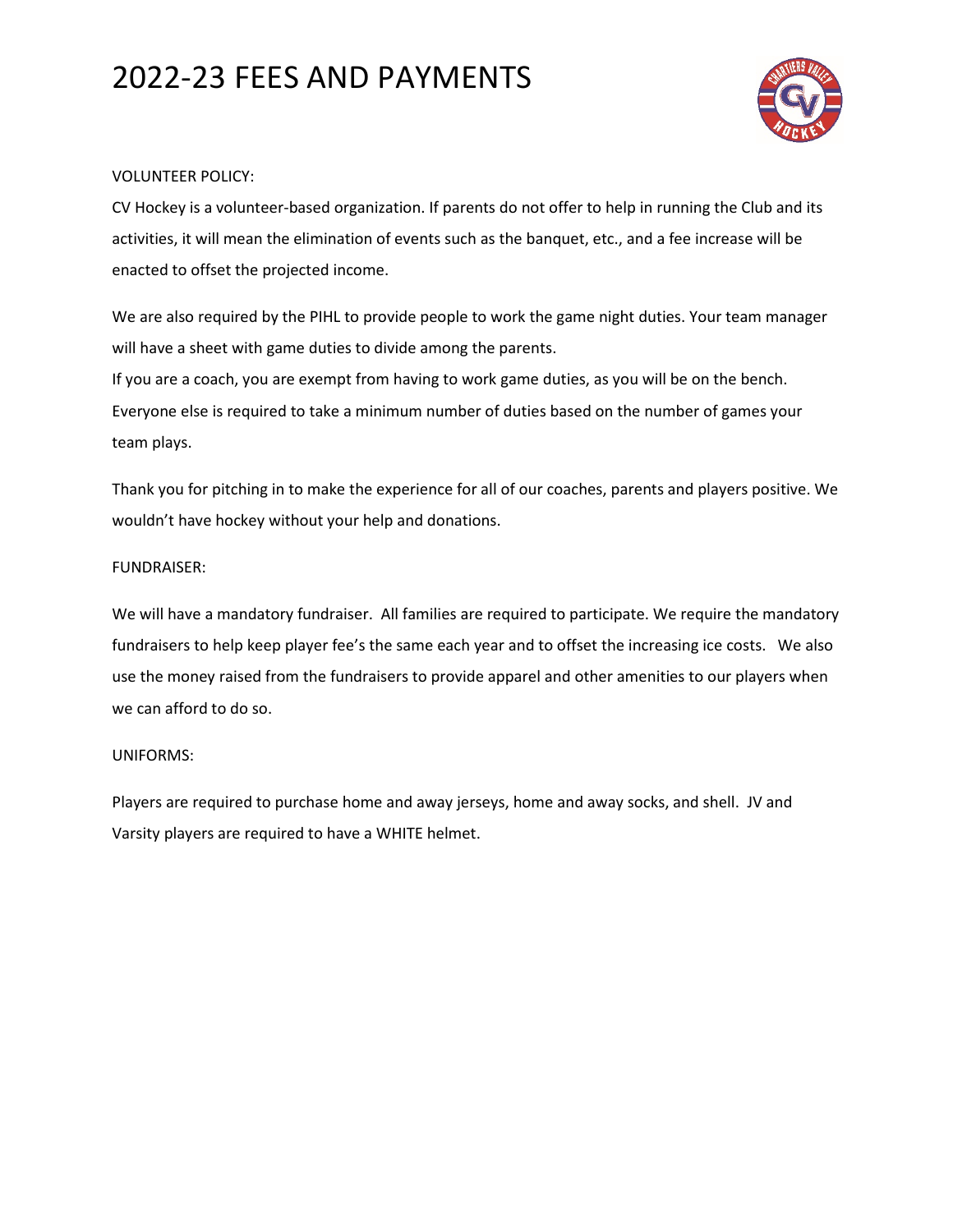### 2022-2023 PLAYER APPLICATION



| PLAYER NAME:                                     |      |              |                                                                                             |  |
|--------------------------------------------------|------|--------------|---------------------------------------------------------------------------------------------|--|
|                                                  | LAST | <b>FIRST</b> | MIDDLE                                                                                      |  |
|                                                  |      |              |                                                                                             |  |
|                                                  |      |              |                                                                                             |  |
|                                                  |      |              |                                                                                             |  |
|                                                  |      |              |                                                                                             |  |
|                                                  |      |              |                                                                                             |  |
| 2021-2022 season, including school team, if any. |      |              | PREVIOUS HOCKEY EXPERIENCE: team, level, organization player was affiliated with during the |  |
|                                                  |      |              |                                                                                             |  |
|                                                  |      |              |                                                                                             |  |
|                                                  |      |              |                                                                                             |  |
|                                                  |      |              |                                                                                             |  |

STATEMENT OF CONSENT: I, the parent/guardian of the above named minor child, agree to assume all risks and hazards incidental to participation in the CV Hockey program. I hereby absolve, indemnify and hold harmless CVHC, it's officers, directors, members, managers, coaches, players, as well as any other persons authorized by CVHC to act in connection with the program, from any damages incurred while participating in the program. The program in the program in the program. I consent to, and the player is authorized to, participate in all phases of the program. I agree to take responsibility for any property damage or theft caused by the above named minor child while participating in the program. I also understand that CVHC has a No Refund Policy and that I am responsible for all dues, even if the player is unable to participate due to voluntary or involuntary removal from the program. I understand that placement on a team is not guaranteed by virtue of trying out. I acknowledge that I have read and understand the enclosed materials, and I agree to follow all bylaws, discipline recommendations, codes of conduct and policies of CV Hockey Club, or my membership and the membership of my player shall be immediately terminated.

PRINT NAME: \_\_\_\_\_\_\_\_\_\_\_\_\_\_\_\_\_\_\_\_\_\_\_\_\_\_\_\_\_\_\_\_\_\_\_\_\_\_\_\_\_\_\_\_\_\_\_ DATE: \_\_\_\_\_\_\_\_\_\_\_\_\_\_\_\_\_\_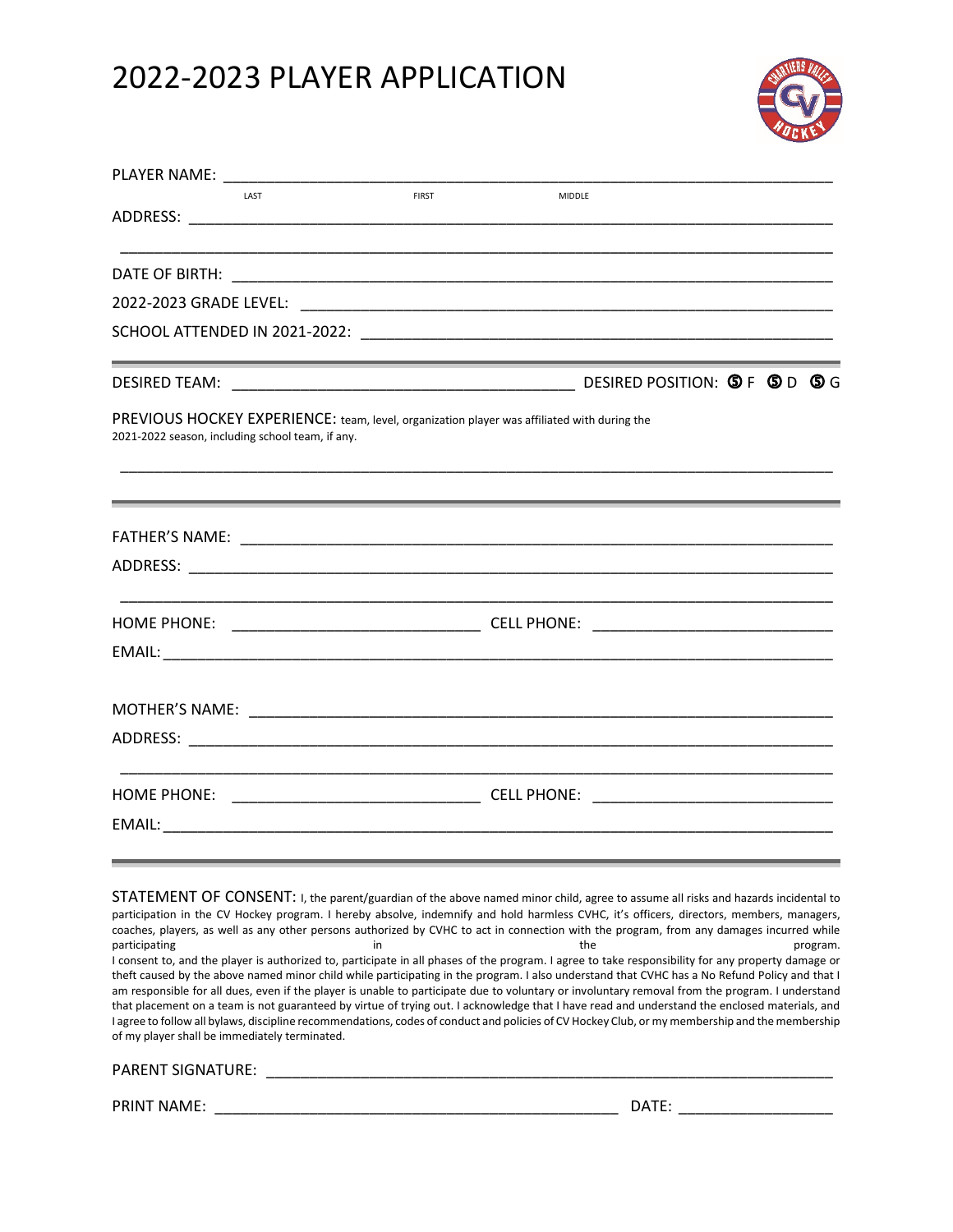# 2022-2023 CV HOCKEY CLUB PLAYERS CODE OF CONDUCT



1. Disrespecting your teammates and coaches ranks among the worst mistakes a player can make. Insubordinate and abusive language and behavior toward coaches and managers creates an environment lacking structure and discipline. Harassment and hazing of teammates creates an atmosphere of fear and division within the team.

These situations will destroy the efforts of even the most talented of teams and will be dealt with swiftly and harshly.

- 2. CV Hockey players represent their team and the CV School District and must act in an appropriate and disciplined manner at all team functions. USA Hockey, PIHL and CVHC policies must be strictly adhered to, regardless of location.
- 3. Because CVHC players are expected to have the utmost integrity as a member of the team, there will be zero tolerance for involvement in any illegal or questionable behavior, regardless of whether it occurs during a CVHC event.
- 4. Players are expected to respect the property and employees of the facilities we use. We will act in an appropriate and appreciative manner at all times.
- 5. Players are expected to respect the property of their teammates, opposing teams and other individuals. No CVHC player should be in the locker rooms or other areas of the facilities we use unless authorized to do so.
- 6. There will be no possession or use of weapons, alcohol, illegal drugs or tobacco products by any player at any hockey event, regardless of location.
- 7. In dealing with the media and media outlets (including online social media sites), players will be respectful and courteous at all times and properly represent the team and CV School District.

#### CONSEQUENCES

- 1. All violations shall be reported immediately to the Head Coach and Team Manager, at which time the Head Coach will notify the appropriate parents, players and Board Members of the incident.
- 2. The Head Coach and/or Board of Directors reserve the right to impose an indefinite suspension of any player upon learning of a code violation. Minimally, 24 hours.
- 3. After observing a mandatory 24-hour "cool down" period, the Head Coach and/or Board may contact the player and parents to resolve the issue. Depending on the severity, a recommendation may be made to resolve the issue with the Discipline Committee. If the incident involves illegal activity or disciplinary action by authorities outside the Club, the Board may move for immediate suspension from the team.
- 4. All consequences to code violations will be at the sole discretion of the appropriate Board, coaching staff, and Discipline Committee members, and will be handled on a case-by-case basis. All decisions reached through due process are final.
- 5. Consequences, if deemed necessary, may range from partial restriction of participation to permanent expulsion from the team and all Club activities.
- 6. Consequences may also include monetary restitution when property is stolen or damaged by the player.

I HAVE READ AND AGREE TO THE ABOVE POLICIES AND UNDERSTAND THEIR MEANING AND CONSEQUENCES:

PLAYER SIGNATURE: \_\_\_\_\_\_\_\_\_\_\_\_\_\_\_\_\_\_\_\_\_\_\_\_\_\_\_\_\_\_\_\_\_\_\_\_\_\_\_\_\_\_\_\_\_\_\_\_\_\_\_\_\_\_\_\_\_\_\_\_\_\_\_\_\_\_\_

PRINT NAME: \_\_\_\_\_\_\_\_\_\_\_\_\_\_\_\_\_\_\_\_\_\_\_\_\_\_\_\_\_\_\_\_\_\_\_\_\_\_\_\_\_\_\_\_\_\_\_ DATE: \_\_\_\_\_\_\_\_\_\_\_\_\_\_\_\_\_\_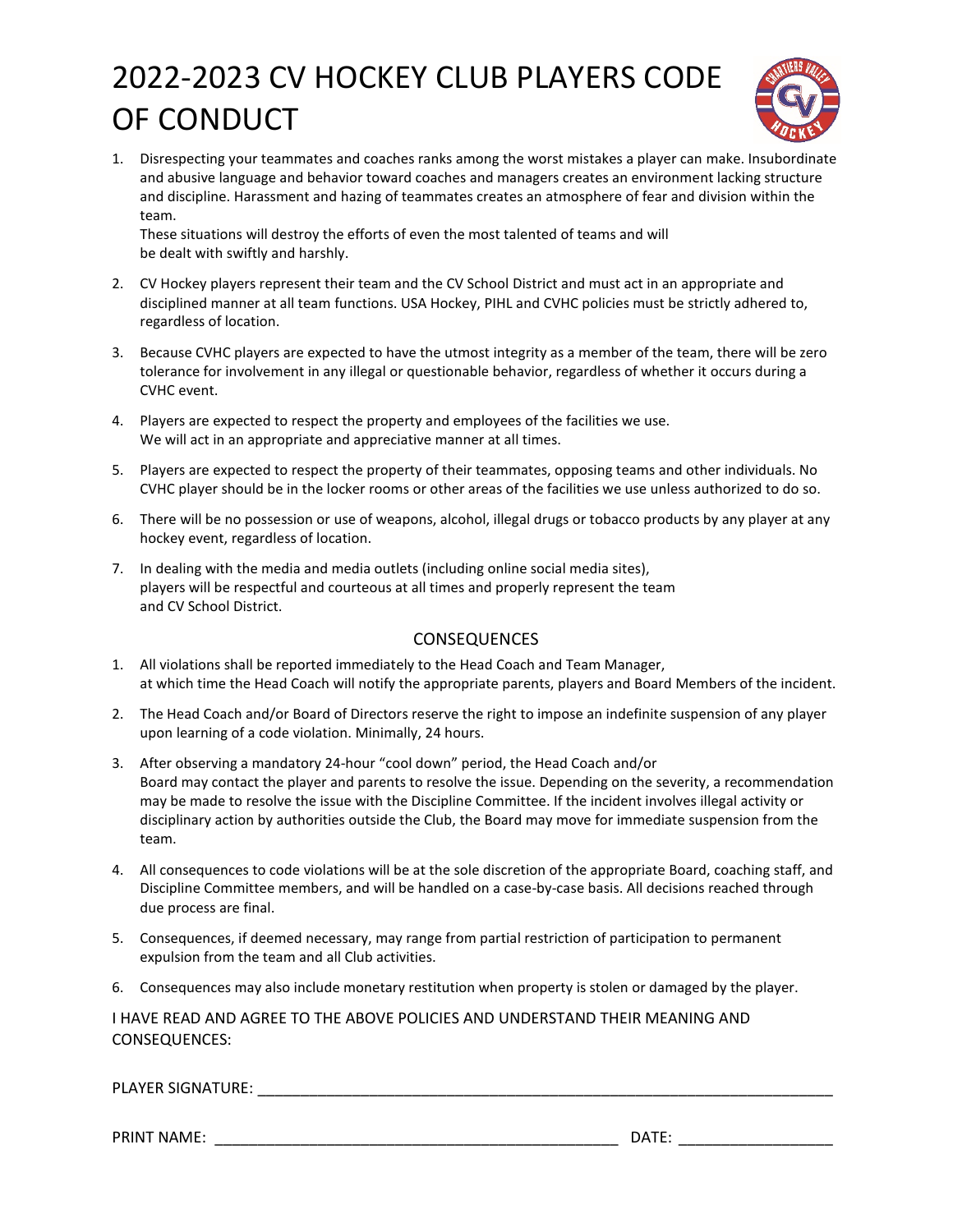# 2022-2023 CV HOCKEY CLUB PARENTS CODE OF CONDUCT



- 1. Our team and our school are judged by the way our fans behave. Parents and their guests are expected to set a positive example with their actions. Do not make your player and others uncomfortable or embarrassed by your behavior.
- 2. Vulgar or abusive language or aggressive behavior towards other members, officials, players, coaches, officers or team managers will not be tolerated. Such behavior towards an opposing team's fans, players or coaches will also not be tolerated.
- 3. Help your child learn accountability and responsibility by reinforcing the USA Hockey Code of Conduct, the Players Code of Conduct, good sportsmanship and team policies.
- 4. Parents should encourage their player to communicate with coaches and teammates. All hockey-related issues should be addressed between player and coach first. Beyond that, the coaching staff encourages reasonable input from parents. Parents must be considerate of how and when they provide such input to the coaching staff.
- 5. Any parent that has a complaint about a coach or team manager, or seeks an explanation to a decision or action, should observe the mandatory 24-hour "cool down" period before contacting the team manager, coach or Board to discuss the issue.
- 6. There may be occasions where the coaching staff and/or Board make unpopular decisions. In these cases, questions should be directed to the team manager or Club President for clarification. Sowing discord through anger and misinformation only exacerbates the situation and creates tension, confusion and division among members.
- 7. Parents and their guests are not permitted in the locker rooms, on the bench, or on the ice unless clearly given permission by a coach or official to do so.
- 8. Use of the Club email addresses or contact information for unauthorized communication is strictly prohibited. This is a violation of other Member's privacy.
- 9. Proper procedures for discussing issues are defined in the Club bylaws and must be followed at all times. Contacting the PIHL, the school district, athletic director or any other outside authorities or media outlets without following the Club's procedures will result in immediate termination of Club membership.

#### CONSEQUENCES

- 1. After observing the mandatory 24-hour "cool down" period, parents should request a meeting with the coach/manager/Board to resolve the issue. Depending on the situation, a recommendation may be made to resolve the issue with the Discipline Committee. If the incident involves illegal activity or disciplinary action by authorities outside the Club, the Board may move for immediate suspension from membership.
- 2. All consequences to code violations will be at the sole discretion of the appropriate Board, coaching staff, and Discipline Committee members, and will be handled on a case-by-case basis. All decisions reached through due process are final.
- 3. Consequences, if deemed necessary, may range from partial restriction of participation to permanent expulsion from the Club and all Club activities.
- 4. Consequences may also include monetary restitution when property is stolen or damaged.

PARENT NAMES (PRINT).

WE HAVE READ AND AGREE TO THE ABOVE POLICIES AND UNDERSTAND THEIR MEANING AND CONSEQUENCES (both parents must sign):

| $\overline{\phantom{a}}$ |       |
|--------------------------|-------|
| <b>PARENT SIGNATURE:</b> | DATE: |
| <b>PARENT SIGNATURE:</b> | DATE: |